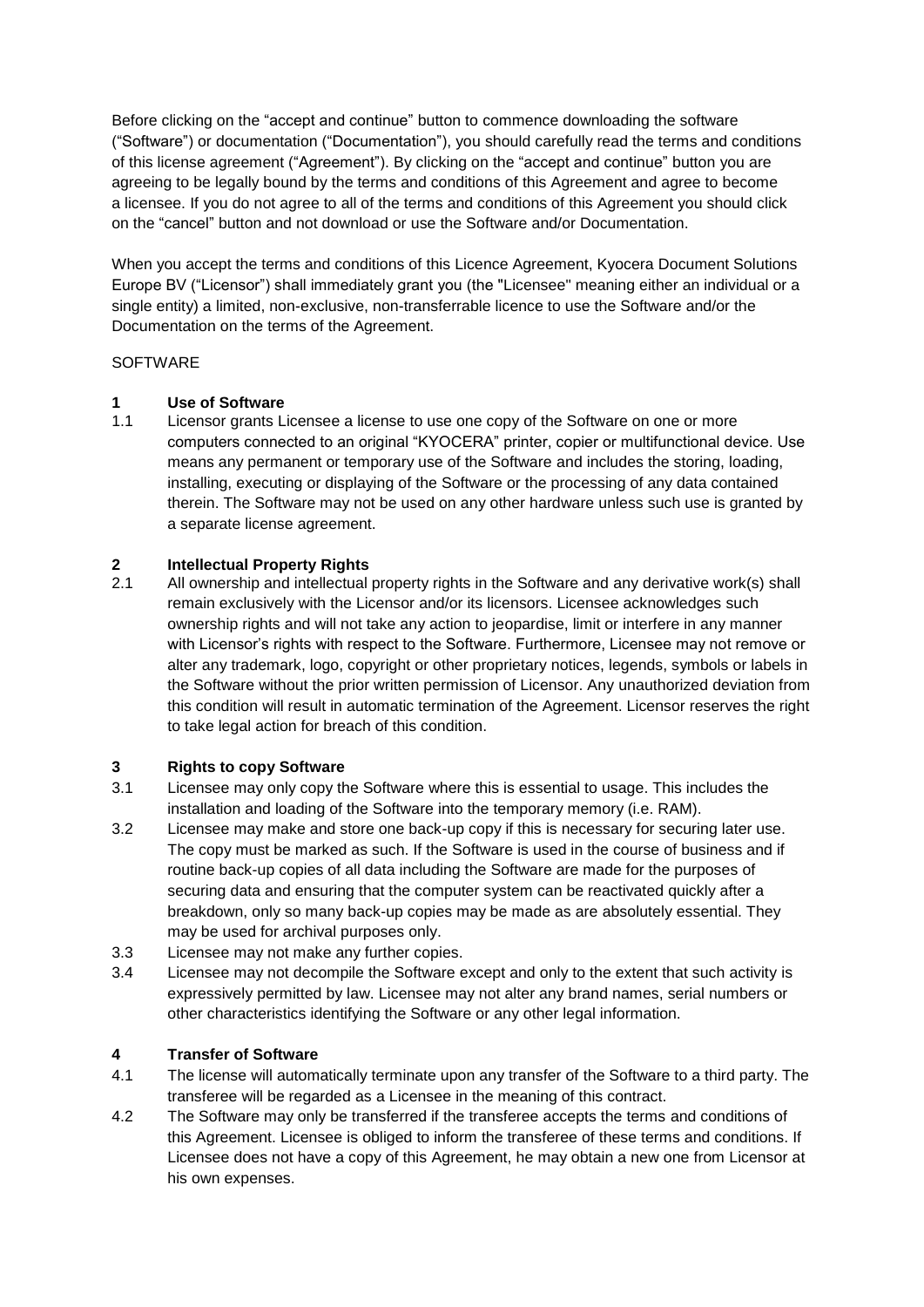- 4.3 Upon transfer Licensee must immediately destroy any copies of the Software or parts thereof including any changed or modified copies or parts thereof. This also applies to any back-up copies.
- 4.4 Licensee may not rent, lease or subdivide any rights granted by this license or transfer or grant sublicenses unless explicitly allowed in the Agreement.

# **5 Limited Warranty**

- 5.1 Subject to the limitations and exclusions of liability below, the Licensor warrants that the Software will materially conform with any documentation that accompanies it and with any written descriptions provided by the Licensor.
- 5.2 Subject to sub-Clause 5.1, the Software is provided «as is» without any warranty of any kind, whether express or implied, including but not limited to the implied warranties of merchantability, fitness for a particular purpose, title and non-infringement.
- 5.3 The Licensor does not warrant that the Software will be error-free or that such errors will be corrected and the Licensee is solely responsible for all costs and expenses associated with the rectification, repair or damage caused by such errors.
- 5.4 The Licensor shall not be liable if the Software fails to operate in accordance with the limited warranty set out in sub-Clause 5.1 as a result of any modification, variation or addition to the Software not performed by the Licensor or caused by any abuse, corruption or incorrect use of the Software, including use of the Software with equipment or other software which is incompatible.

## **6 Obligations to examine and to notify**

- 6.1 Licensee is obliged to examine the Software for any evident faults. An evident fault means a fault obvious to the average Licensee. Unless Licensor is notified of such faults within 14 days of downloading the Software, the warranty will expire.
- 6.2 Licensor has to be informed of any other fault within fourteen days of its discovery.
- 6.3 This license does not affect any further obligations of Licensee normally owed in the course of business.
- 6.4 If this obligation is violated, Licensee will be deemed to have accepted the Software as faultless.

## **DOCUMENTATION**

## **7 Warranty**

- 7.1 Except as expressly provided herein, Licensor excludes all warranties, representations, terms, conditions or other commitments of any kind, whether express or implied, statutory or otherwise, and specifically disclaims all implied warranties, including (without limitation) any warranties, representations, terms, conditions or other commitments of merchantability or fitness for a particular purpose or of satisfactory quality or of reasonable skill and care, in each case, to the maximum extent permitted by applicable law. Without prejudice to the foregoing, the Documentation is provided 'as is', as available and without warranty of any kind.
- 7.2 Information and views expressed in the Documentation, including URL and other Internet Web site references, may change without notice.
- 7.3 Some examples depicted in the Documentation are provided for illustration only and are fictitious. No real association or connection is intended or should be inferred.

## **8 Intellectual Property Rights**

8.1 All ownership and intellectual property rights in the Documentation and any derivative work(s) shall remain exclusively with the Licensor and/or its licensors. Licensee acknowledges such ownership rights and will not take any action to jeopardise, limit or interfere in any manner with Licensor's rights with respect to the Documentation. Furthermore, Licensee may not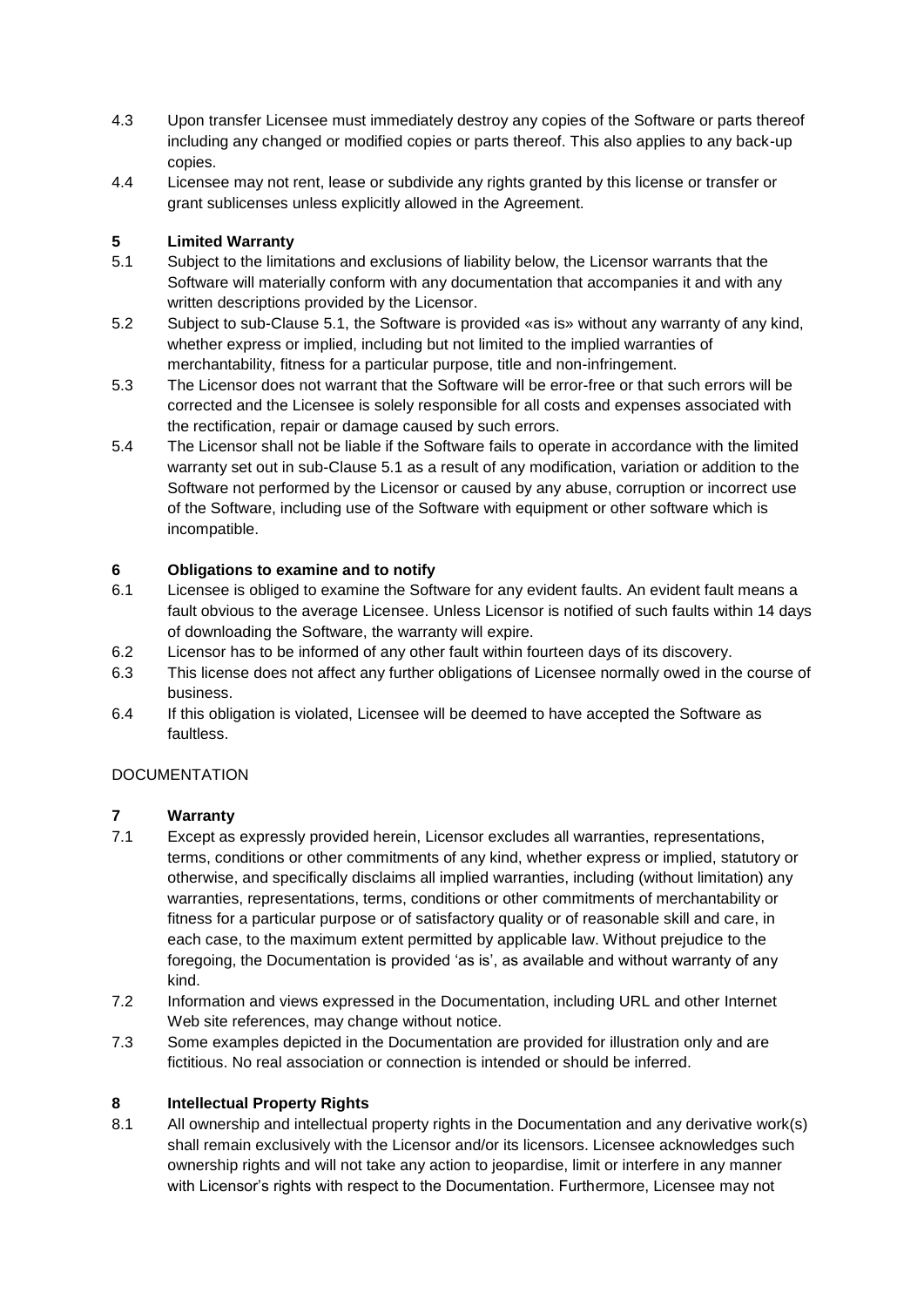remove or alter any trademark, logo, copyright or other proprietary notices, legends, symbols or labels in the Documentation without the prior written permission of Licensor. Any unauthorised deviation from this condition will result in automatic termination of the Agreement. Licensor reserves the right to take legal action for breach of this condition.

## **9 Rights to copy Documentation and use of it**

9.1 Licensee may copy and use this document for its internal, reference purposes. The Documentation is provided to Licensee for Licensee's own use and not for re-sale.

#### SOFTWARE AND DOCUMENTATION

## **10 Liability**

- 10.1 Licensor's total liability to Licensee for breach of this Agreement or tort is limited to the license fee paid by the Licensee for the Software and/or the Documentation. Parties agree that Licensor has no liability for incidental or consequential damages i.e. loss of profits, loss of savings, or loss caused by interruption of operations.
- 10.2 Licensor is not liable to Licensee, under contract, tort, or otherwise, for any:
	- a) Loss of profit; or
	- b) Loss of goodwill; or
	- c) Loss of business; or
	- d) Loss of business opportunity; or
	- e) Loss of anticipated saving; or
	- f) Loss or corruption of data or information; or
	- g) Other special, indirect or consequential damage.
- 10.3 The limitations of liability set out in in this Article do not apply if the damages are the result of Licensor's wilful intent or deliberate recklessness.

## **11 Term and Termination of the Agreement**

- 11.1 This Agreement comes into effect as soon as the Licensee has accepted the terms of this Agreement by clicking on the "accept and continue" button.
- 11.2 This license and Licensee's right to use the Software and/or Documentation terminate automatically if Licensee is in breach of any term of this Agreement.
- 11.3 Both Licensor and Licensee may terminate this Agreement by a fourteen (14) days written notice.
- 11.4 In the event of termination, Licensee must destroy the original and all copies of the Software and/or Documentation and certify the destruction to Licensor.

#### **12 No other applicable agreements, written form**

- 12.1 This Agreement governs the contractual relation between Licensor and Licensee with regards to the contractual obligation established by this license. There are no further agreements. Any prior contracts or agreements are null and void upon acceptance of this Agreement.
- 12.2 Any amendment to this Agreement must be made in writing.

#### **13 Notices**

13.1 Any notification to Licensor shall be made in writing to the following address:

KYOCERA DOCUMENT SOLUTIONS EUROPE B.V. Bloemlaan 4 2132 NP Hoofddorp, the Netherlands

#### **14 Governing law and jurisdiction**